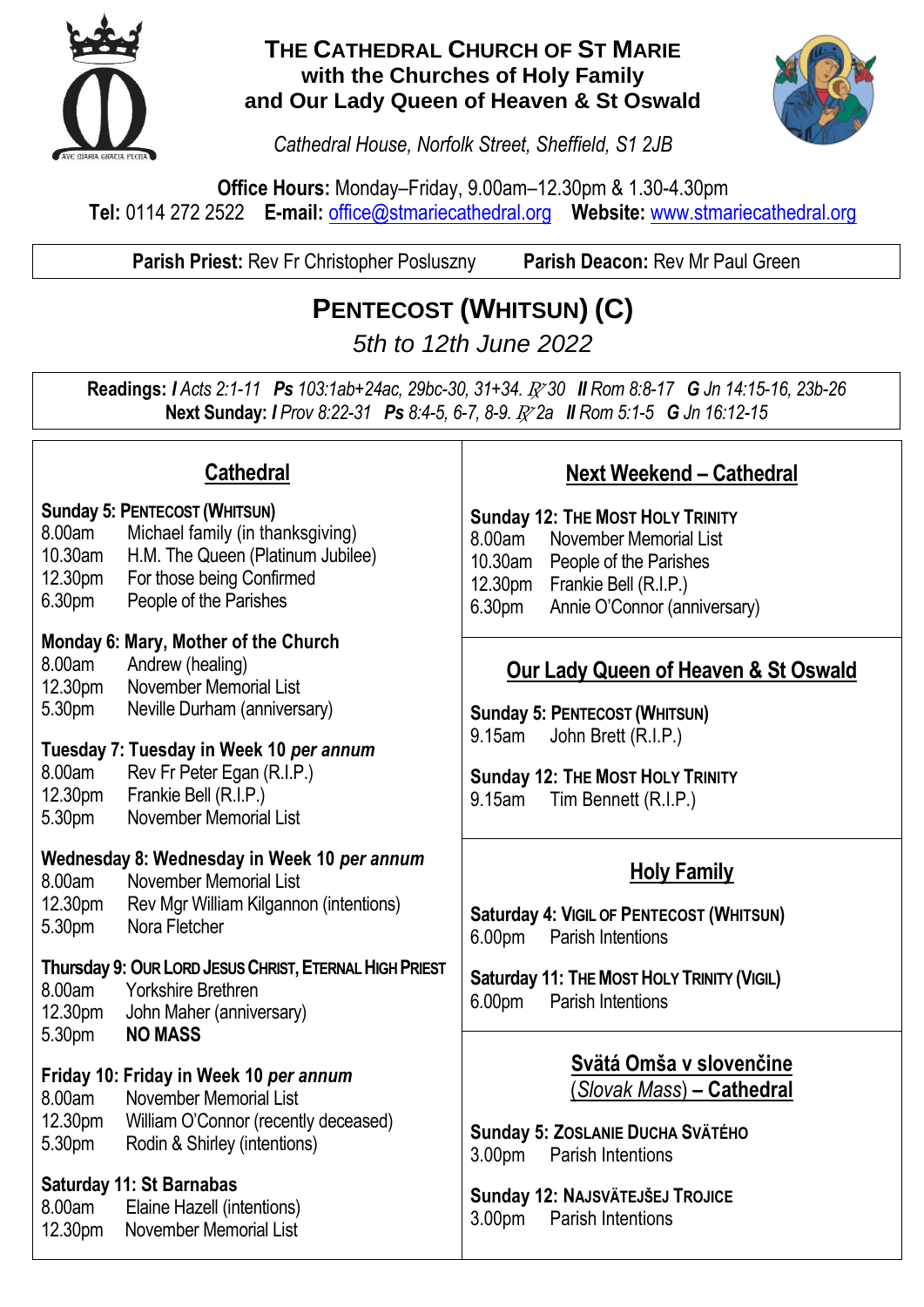**We pray** for Catherine Pugh, Alban Alexander le Roux, Ronald Francis Cook, and all those who have died recently.

**Please remember in your prayers our sick:** Phyllis Caesar, Jackie Davison, Mavis Hamilton, Marie Casey, Ann Harvey, Trevor Harvey, Nora Kenny, Maura Hallam, Rev Fr Colum Kelly, John Carroll, Robert Stocks, Gloria Welsh, Anthony Gallagher, Christopher Browne, Clifford Browne, Ruth Bleakley, Helen Carroll, Mary Pridgeon, Kath Atherton, Pat O'Connor (Lintott), Elizabeth Dillop, Kay Worsnop, Vladimir Korbar Jr, Jean Hegarty, Rima Lattash, Margaret & John Whitehead, Catherine, Angela Eddy, Mary Parkinson, Kevin Worsnop, Liam, Dee Wright, Emma Green, Damian Osako, and all those who are suffering mentally, emotionally or physically.

*Names will stay on the list for 3 months. Please contact Cathedral House if you wish your friend or family member to be included.*

**Anniversaries this Week:** 6 Jun – Jim Finnigan; 8 Jun – Rev Fr Brian Green; 9 Jun – John Maher, Narciso Apat; 11 Jun – Rev Fr Francis Davis; 12 Jun – Annie O'Connor.

**Please note that there will be no refreshments after the 10.30am Mass this Sunday,** due to the preparations for the Confirmations taking place at the following Mass (12.30pm). Teas & coffees will return as normal next Sunday!

**Children's Liturgy at the 10.30am Mass:** Children's Liturgy exists to nurture the seeds of faith in young hearts and young minds. All children are welcome to join Candida for this special Liturgy of the Word; please meet her and the team at the baptismal font at the start of Mass. If you are running late, you can ring the bell for Houlden Hall and someone will let you in. If your child is under five years old, please come along to help and support them. We also have additional resources on our website; you can find our Children's Ministry page under the Mass & Worship section of the website: [https://stmariecathedral.org/mass](https://stmariecathedral.org/mass-worship/childrens-ministry/)[worship/childrens-ministry/](https://stmariecathedral.org/mass-worship/childrens-ministry/)

#### **Statement of the Bishops of England & Wales—"Returning to Mass at Pentecost"**

After their most recent plenary meeting, the Bishops have decided to **reinstate the obligation for Catholics to attend Mass on Sundays and Holy Days in person from Pentecost (this Sunday).**

In their statement, the Bishops remind us that "our fundamental Christian duty is to worship God by participating in the celebration of Mass", and that "as the Church needs the witness of the presence of each person, so too each believer needs to journey in faith and worship with their fellow disciples." They also remind us that when one is impeded from attending Mass for a serious reason, such as ill health or having to care for the sick, this is not a breach of the Sunday obligation.

The full statement is available to read in the narthex, and online at [https://www.cbcew.org.uk/spring-plenary-](https://www.cbcew.org.uk/spring-plenary-2022-resolution-returning-to-mass-at-pentecost/)[2022-resolution-returning-to-mass-at-pentecost/.](https://www.cbcew.org.uk/spring-plenary-2022-resolution-returning-to-mass-at-pentecost/) And if you know someone who is not coming to Mass at the moment, this is a good opportunity to invite them back to church!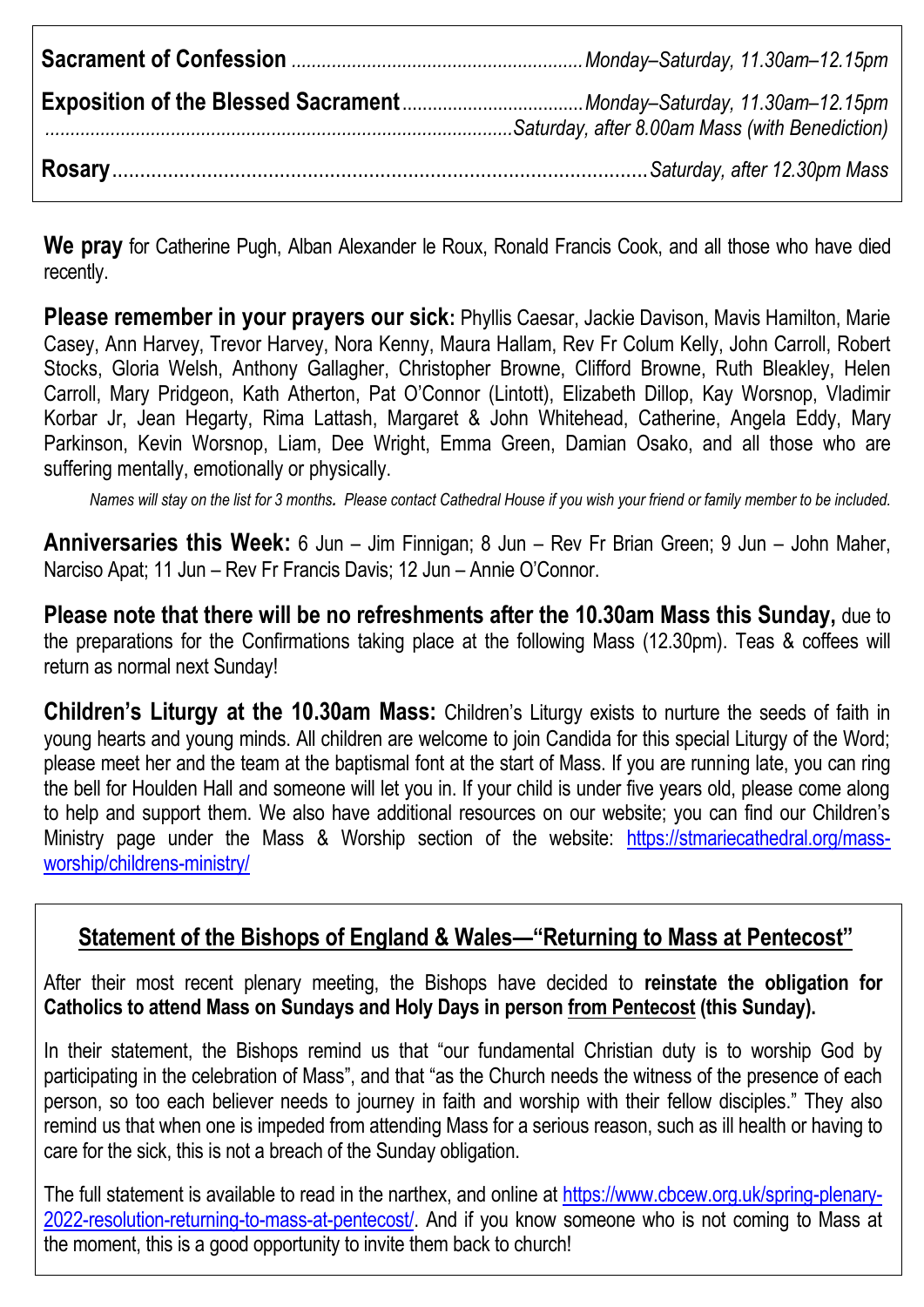**Reminder—the Christian Village of St Marie's meets this Saturday, 4th June:** The next CVSM Social will take place on Saturday 4th June, from 6.00pm onwards, in Houlden Hall—which is situated just above the Nottingham Building Society. Each meeting of CVSM begins by sharing and discussing the Word of God: the theme for this month is 'Why we can't earn our way into heaven'. It is then followed by a shared supper, giving us the chance to get to know each other better, and to give friendship, help and support to one another. There will also be some singing! It is suitable for all age groups - young and old, those who live as families or couples, and those who live alone - and all are welcome. Please bring a food and/or drink contribution for the shared supper.

**Caritas Hallam—British Sign Language Service:** As part of our growing provision, Caritas Hallam is looking to create a database of parishioners who are willing and able to provide BSL services to the Diocese of Hallam on an ad hoc basis. This might be for example at a marriage service where BSL would be a welcome enhancement to the service or it might be as a request from a Parish Priest for a BSL signed Mass. If you are a parishioner that would be willing and able to provide BSL service, please get in touch with Caritas Hallam for more details on 0114 256 6407 or email [gshaw@hallam-diocese.com.](mailto:gshaw@hallam-diocese.com)

**Expanding our Mass Stewarding Teams:** We are one Church and one family, and 'many hands make light work'! We are now looking to expand all of our Sunday Stewarding Teams, and would like to appeal for your help. Stewards are there to give a warm welcome to everyone, and to assist people with their queries and requests. There are also a lot of little jobs that need doing to make each Mass run smoothly. Serving God in this way is very rewarding and fulfilling! If you are willing to volunteer from time to time to support your Mass community, please contact Candida on [PPC@stmariecathedral.org,](mailto:PPC@stmariecathedral.org) or speak to one of the team!

**Confirmations:** This Sunday, at the 12.30pm Mass, the Sacrament of Confirmation will be conferred by the Bishop on our young people who have been preparing for the last few months to receive it. Please keep them in your prayers!

**Hallam Walsingham Diocesan Pilgrimage—Saturday 23rd July:** Coaches leave Pond Hill at 7.30am. £18 adults, £12 students/children, Procession along the Holy Mile, Mass of Sunday. Contact Joseph Durham (07939 152558; [joseph.durham52@gmail.com\)](mailto:joseph.durham52@gmail.com) or Francesca Flynn (268 6247; [francesca@fmflynn.plus.com\)](mailto:francesca@fmflynn.plus.com) to book your place, or if you would like more information about the pilgrimage.



# **CORPUS CHRISTI PROCESSION**

### **Sunday 19th June**

This year, for the first time since 2019, the Corpus Christi procession will be taking place on the afternoon of Sunday 19th June, starting from the Cathedral at 3.00pm.

This is a visible witness to our Catholic faith, and we hope that, this year especially, many people from across the diocese will take part—so do put the date in your diary!

If you are able to help in any way, please do sign up using the forms at the back of the Cathedral.